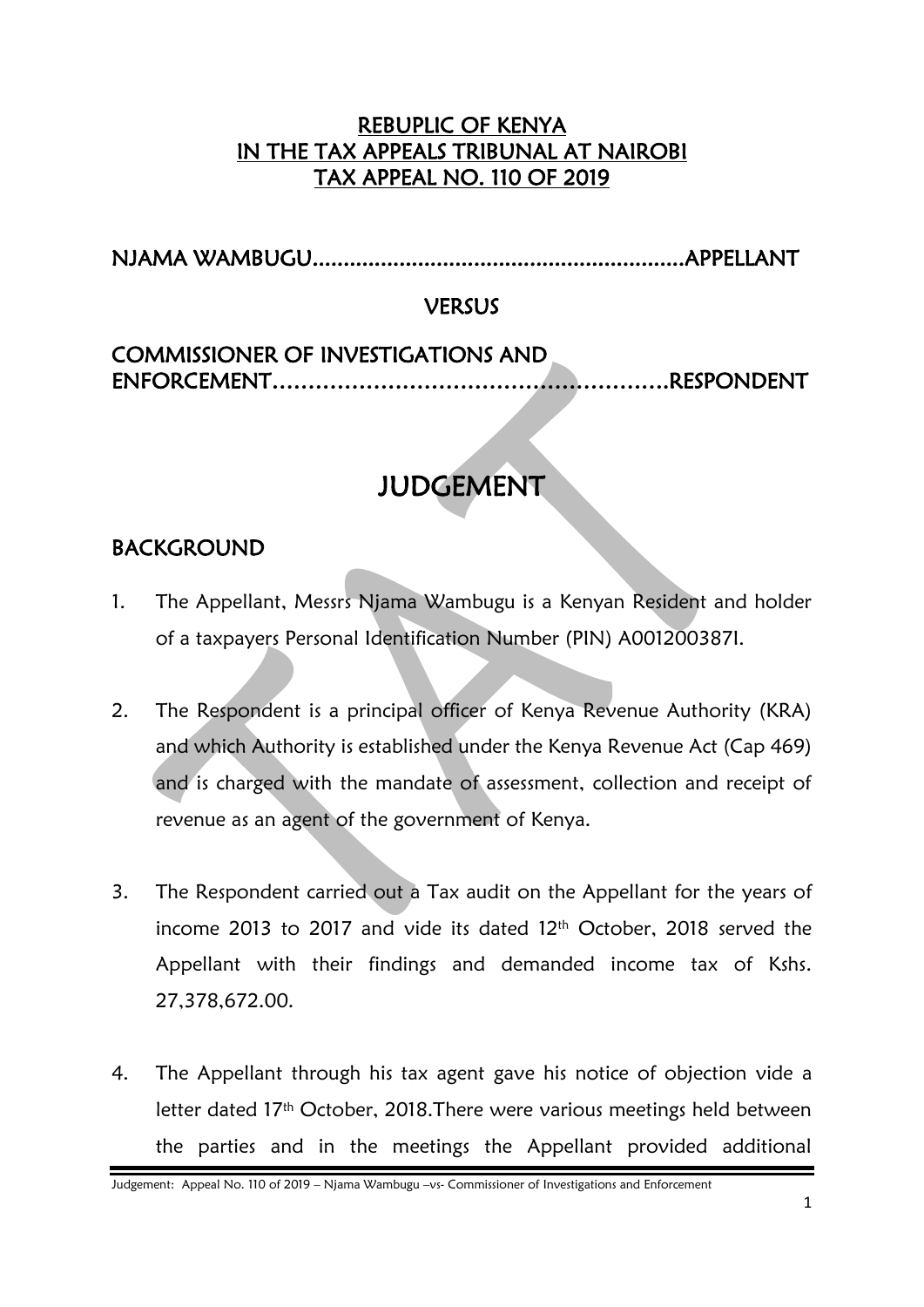information. It is from this additional information that the Respondent issued an additional assessment vide its letter dated 29<sup>th</sup> November, 2018 for Kshs. 61,793,367.00. This was on unreported income, inclusive of penalty and interest.

- 5. The Appellant objected to the demand for the sum of Kshs. 61,793,367.00, inclusive of interest and penalty vide his letter dated 21<sup>st</sup> December, 2018.
- 6. The Respondent gave its objection decision dated 19th February, 2019 confirming the additional assessment of Kshs. 61,793,367.00 for the years of income 2013 – 2017.
- 7. Further to its objection decision dated 19th February, 2019, the Respondent wrote to the Appellant vide its letter dated 27<sup>th</sup> February, 2019 demanding a Bank Guarantee of Kshs. 39,627,989.00 within the next seven days from 27<sup>th</sup> February, 2019, being the date of the notice. The purpose of the Bank guarantee was to secure the payment of principal taxes amounting to Kshs. 29,553,838.00 and accrued interest of Kshs. 10,074,151.
- 8. On 4<sup>th</sup> March, 2019 the Appellant filed before the High Court, Petition No.79 of 2019, Njama Wambugu and 4 others vs Kenya Revenue Authority and another. In the Petition the Appellant sought a Conservatory Order staying the Respondent's decision made on 27<sup>th</sup> February, 2019 notifying the Appellant to furnish the Respondent with Bank Guarantees totalling Kshs. 39,627,989.00 within seven days.
- 9. Vide a Ruling delivered on 20<sup>th</sup> June, 2019 the High Court in Petition No.79 of 2019 granted an order staying the Respondent's said decision.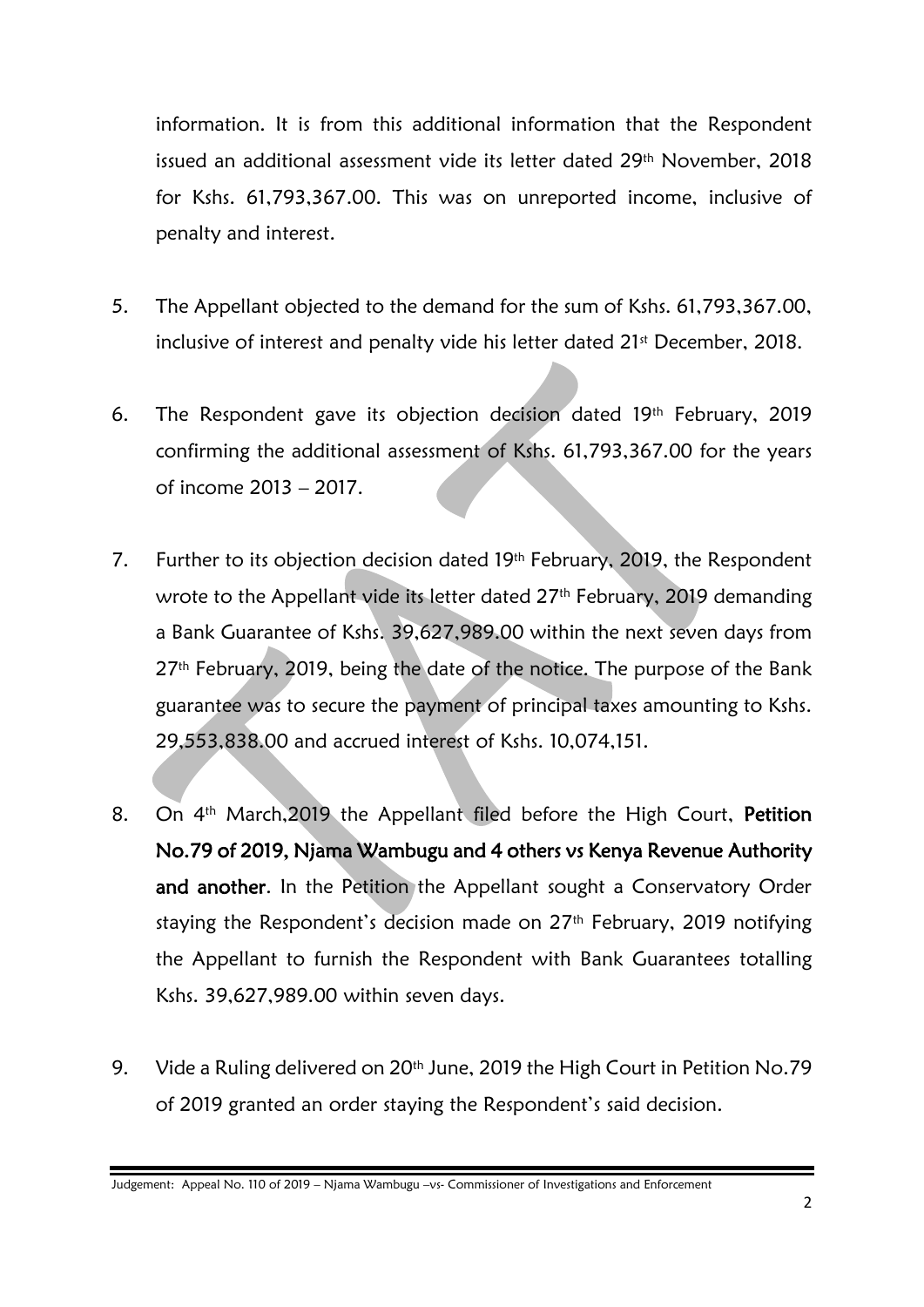10. Having been aggrieved by the Respondent's Objection Decision dated 19th February, 2019 the Appellant filed a Notice of Appeal to the Tax Appeal Tribunal on 4<sup>th</sup> March, 2019 and proceeded to file the Memorandum of Appeal together with the Statement of Facts on 15<sup>th</sup> March, 2019 and served both documents on the Respondent.

### APPEALLANT'S CASE

- 11. The Appeal is premised on the following grounds;
	- a) That Respondent erred in law and fact by not responding to his objection dated 17th October, 2019 and instead issued an additional assessment without due regard to the provisions of the Tax Procedures Act 2015.
	- b) That the Respondent did not take into account all the documentation, information and explanations provided in order to appreciate all the issues presented before arriving at the assessment.
	- c) That the Respondent's failure to consider all the facts and the information provided in the Appellant's case is tantamount to breaching the rules of fairness and natural justice.
	- d) That the income tax additionally assessed amounting to Kshs. 61,793,367.00 inclusive of penalties and interest is excessive and erroneous.
	- e) That the Respondent erred in facts by raising an income tax assessment based on the bank balance variances as a basis to charge additional income tax.

Judgement: Appeal No. 110 of 2019 – Njama Wambugu –vs- Commissioner of Investigations and Enforcement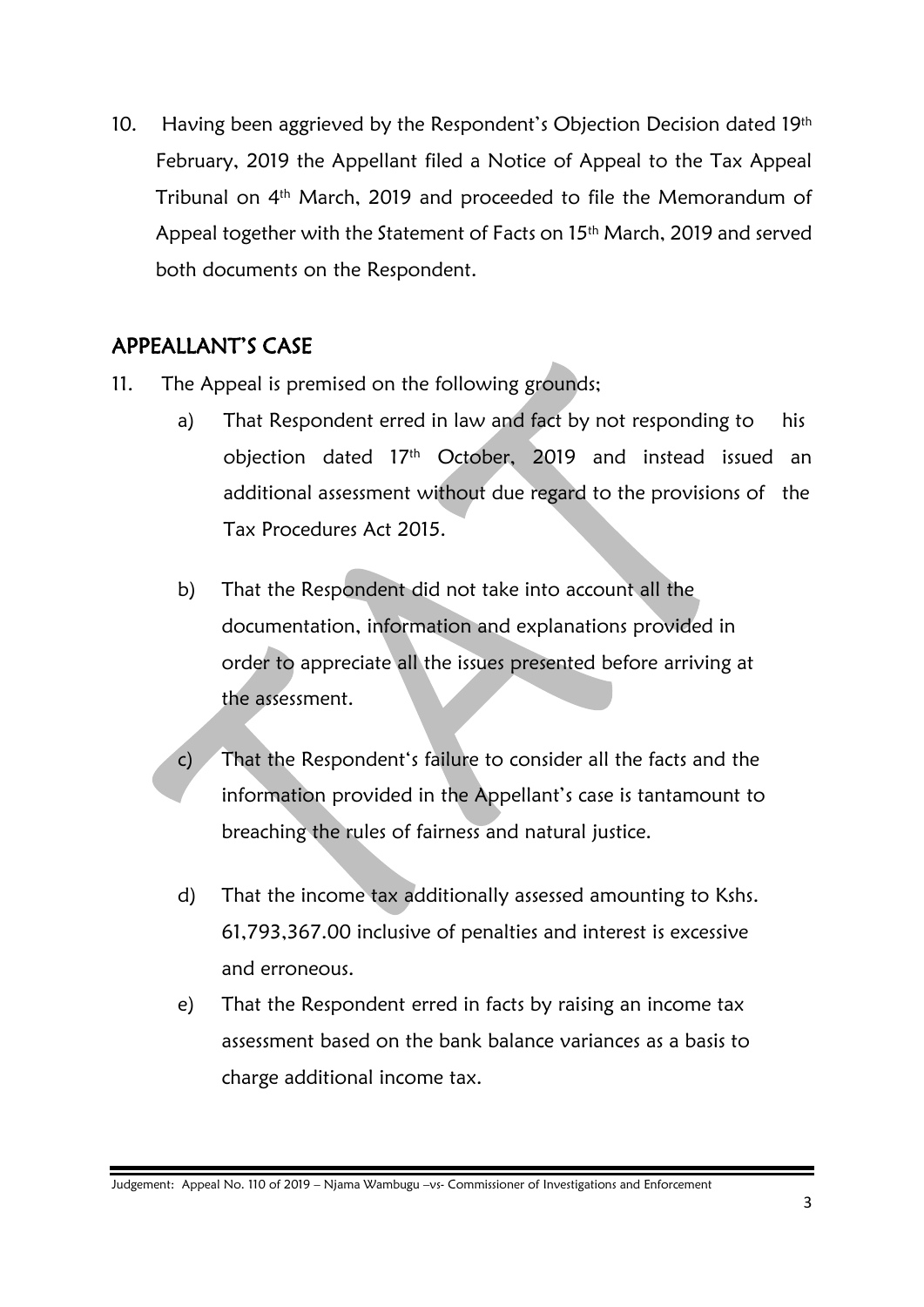- f) That the excess total additional assessment raised of Kshs. 61,793,367.00 inclusive of penalties and interest is unwarranted since it is not backed by the sections and provisions of Income Tax Act Cap 470 (ITA) and the Tax Procedures Act, 2015 (TPA).
- 12. The Appellant sought the following prayers;
	- a) That the excess tax assessment be annulled and set aside
	- b) That the objection filed by the Appellant be upheld.

#### RESPONDENT'S CASE

- 13. The Respondent avers that at all times it was well guided by the law in assessing the Appellant for additional assessment and relied on Section 59(2) of the Tax Procedures Act which authorizes it to obtain information from third parties.
- 14. Upon being served with the investigation findings, the Appellant was granted numerous opportunities to provide documents to support his tax position. The Appellant on 5th October 2018 provided an analysis of his bank deposits though it was not backed by any documentary evidence.
- 15. The Respondent avers that the decision to use the indirect method of using banking deposits was guided by the fact that the documents availed as to the tax affairs of the Appellant created a variance and an analysis of the bank statements further left several unexplained deposits.
- 16. The Respondent states that the Appellant's bank statements as well as the Appellant's reconciliation dated 5<sup>th</sup> October, 2018 revealed that the

Judgement: Appeal No. 110 of 2019 – Njama Wambugu –vs- Commissioner of Investigations and Enforcement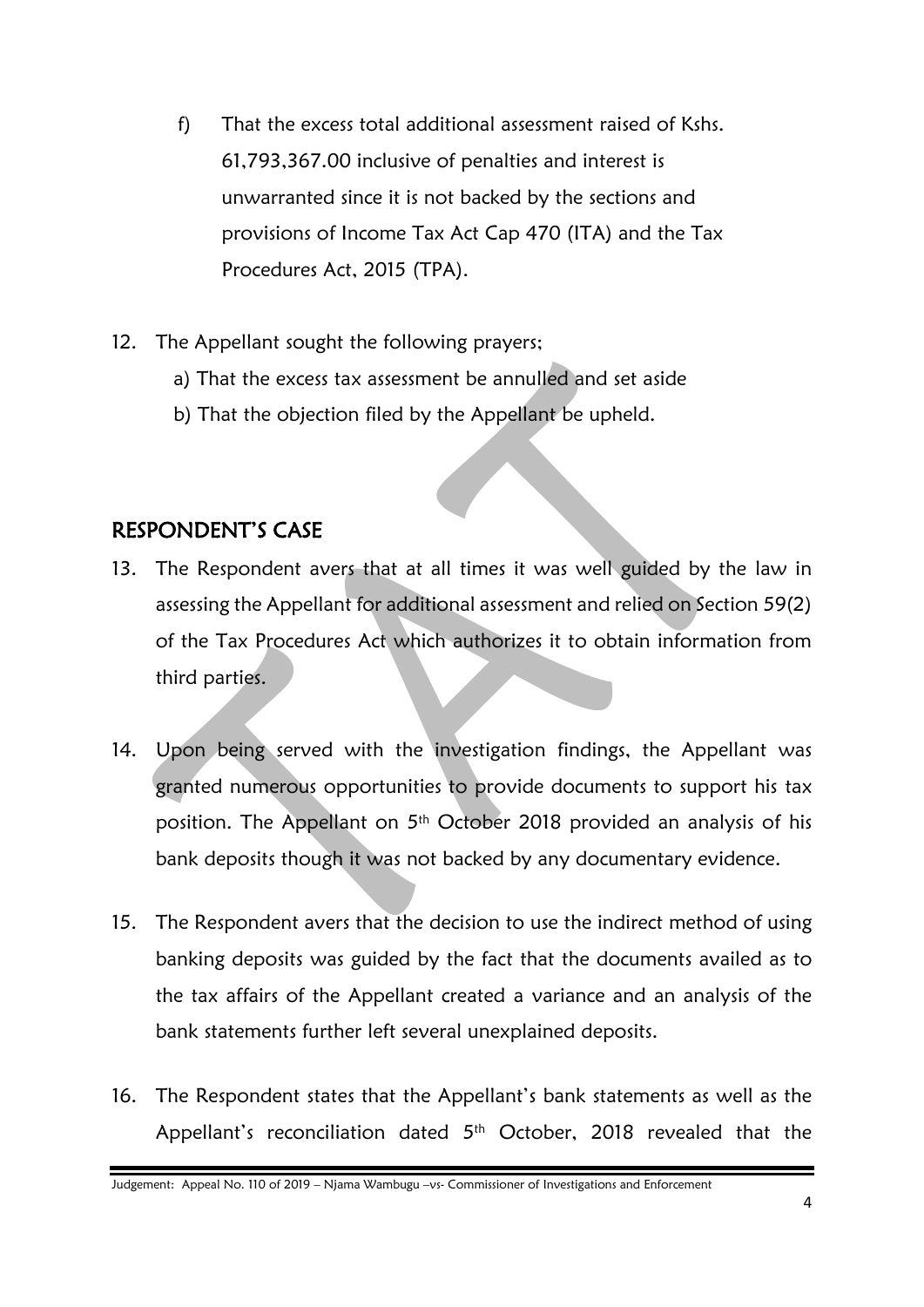Appellant had rent, dividends and employment income that had not been subjected to tax.

17. The Respondent, in light of the above, prays that the Tribunal upholds the objection decision dated 19thFebruary, 2019 as the same was proper as provided under the Income Tax Act and the Tax Procedures Act and that the taxes demanded therein are due and payable.

# ISSUE FOR DETERMINATION

18. The Tribunal having considered the documentation, pleadings and submissions of the parties is of the view that the issue for its determination is as hereunder:

 Whether the assessment was based on applicable relevant law and all material facts considered?

# ANALYSIS AND FINDINGS

- 19. The Tribunal having considered the above issue proceeds to analyse the same as hereunder.
- 20. The Respondent, on 12 October 2018 served the Appellant with a tax demand of Kshs. 27,378,672.00 being income tax for years of income 2013- 2017. The Appellant gave its notice of objection to the said demand vide its letter dated 17th October, 2018. However, on 29th November 2018, the Respondent issued an additional assessment of Kshs. 61,793,367.00 which was inclusive of interest and penalty for the years of income 2013-2017.
- 21. The Tribunal will refer to the relevant Section 29(2) (e) of the Tax Procedures Act which states as follows; "the Commissioner shall notify in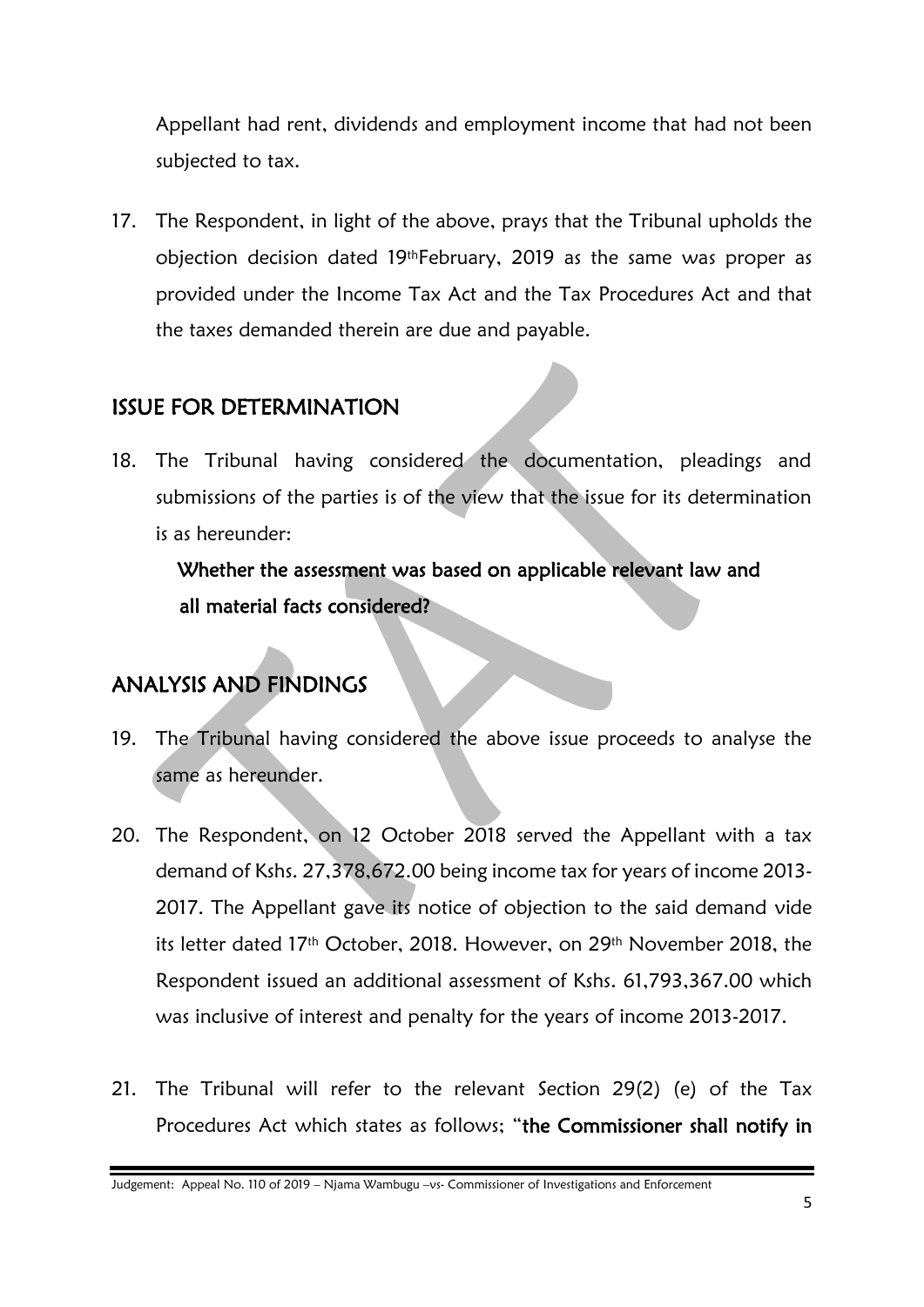writing a tax payer assessed under subsection (1) of the assessment and Commissioner shall specify (e) the due date for payment of the tax, penalty, and interest, being a date that is not less than 30 days from the date of service of the notice".

- 22. In the Respondent's letter dated  $12<sup>th</sup>$  October, 2018 it reads in part, on page 5 as follows; "arrange to settle the outstanding taxes and provide explanations where available within seven (7) days from the date of receipt of this demand letter". The Respondent by its own wording is referring to this letter as a demand yet the notice period given of seven days has no legal basis.
- 23. Following several meetings between the parties after the Appellant's notice of objection dated 17th October, 2018, the Respondent issued an additional assessment vide its letter dated 29<sup>th</sup> November, 2018. We note that an additional assessment can only be issued where there was an earlier assessment and a demand for tax made. The Respondent's letter dated 12<sup>th</sup> October, 2018 does not fall under any of the types of assessments described under Sections 28, 29, 30 and 31 of the Tax Procedures Act.
- 24. The Respondent's letter dated 29th November, 2018 states in part, on page 1 as follows; "we will send the assessment notices in due course. You are required therefore to treat this letter as a formal assessment. Note that if you wish to object to the additional assessment please do so in writing within 30 days of the date of service of the assessment notice in line with section 51 of the Tax Procedures Act, 2015".
- 25. From the above the Respondent commits to provide the assessment notices in due course and at the same time advising the Appellant to object within

Judgement: Appeal No. 110 of 2019 – Njama Wambugu –vs- Commissioner of Investigations and Enforcement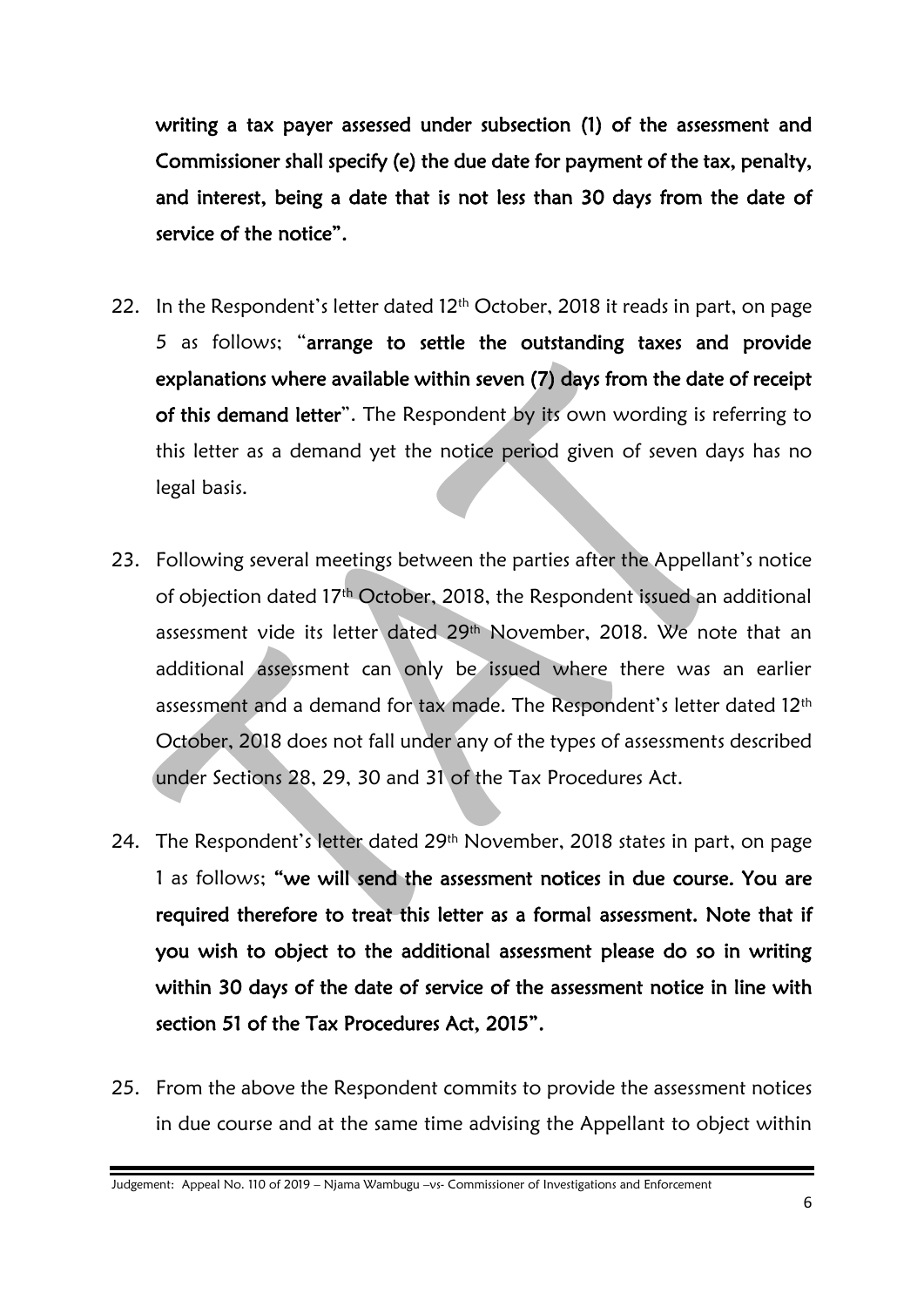30 days if he so wishes. The message from this letter tends to be confusing as it is not clear exactly how the Appellant is expected to proceed.

26. It is worth noting that the Respondent gave the Appellant seven days' notice to pay what it termed as additional assessment without affording the requisite statutory period for him to object to the demand. The Respondent's said action was capricious, arbitrary, unreasonable and in breach of the laid down legislation.

The Tribunal refers to the case of Noor Maalim Hussein & 4 others vs. Minister of state for Planning, National Development and Vision 2030 and 2 others [2012] eKLR, where the court held as follows; "if statutory power is exercised in a manner contrary to the drafters or against public interest, the power can be said to have been exercised capriciously, irrationally or unreasonably. Thus irrationality and unreasonableness would play a major role and we shall as courts continue to assert our traditional duty and intervene in situations where authorities like ministers and persons act in bad faith, abuse power, fail to take account relevant considerations or act contrary to legitimate expectations."

27. The Tribunal having made a finding that there was no assessment as envisaged under Section 29 of the Tax Procedures Act, the purported additional assessment issued on 29th November, 2018 is invalid. It is clear that the notice dated 12th October, 2018 and the subsequent additional assessment are faulty, unprocedural and thus void as they did not comply with Section 29 of the TPA.